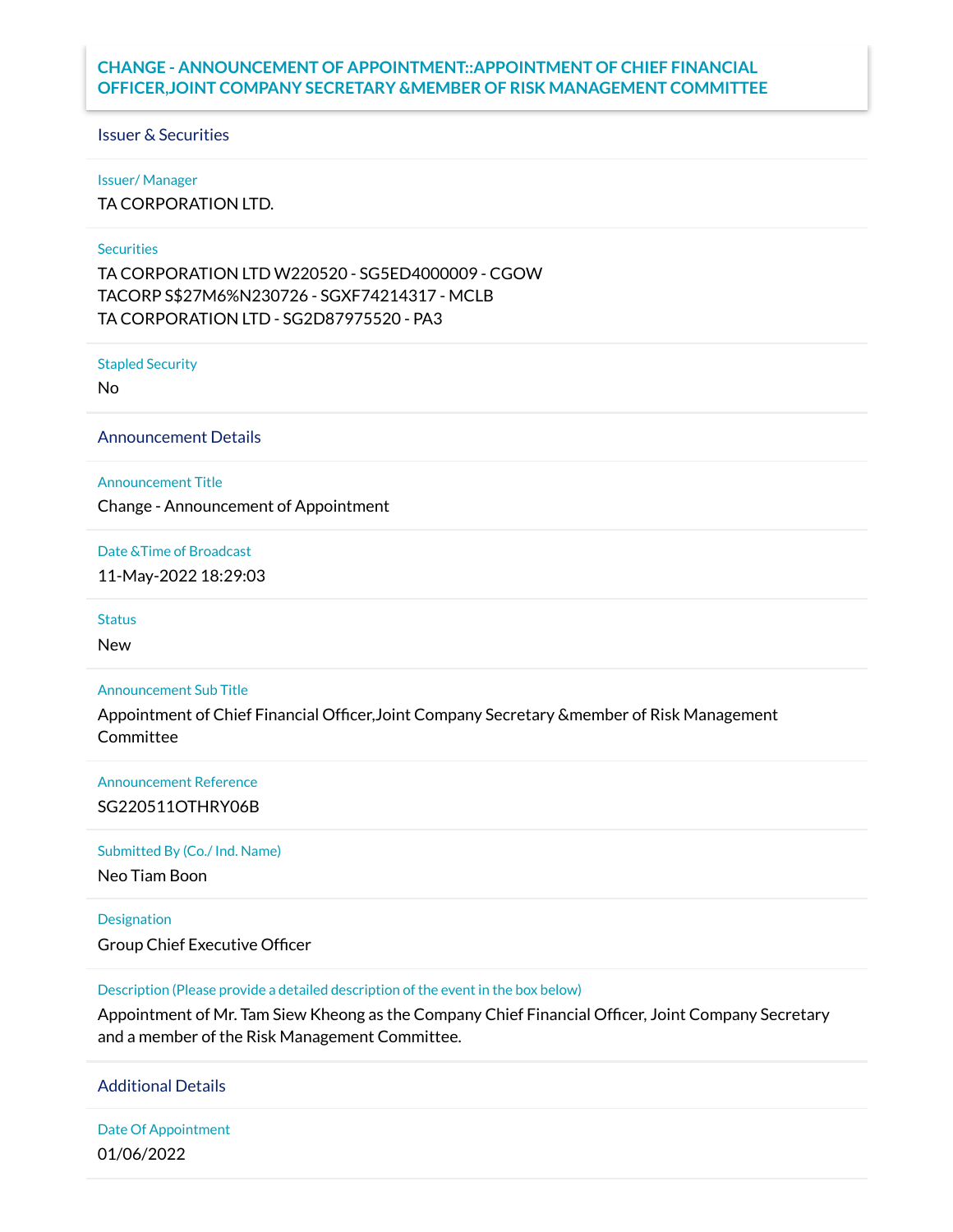### Name Of Person

## Tam Siew Kheong

| Age<br>52                                          |  |  |  |
|----------------------------------------------------|--|--|--|
| <b>Country Of Principal Residence</b><br>Singapore |  |  |  |
|                                                    |  |  |  |

The Board's comments on this appointment (including rationale, selection criteria, board diversity considerations, and the search and nomination process)

The Board, having deliberated on the Nominating Committee's recommendation and considered the curriculum vitae of Mr. Tam and his relevant experience, education and professional qualification, is of the view that Mr. Tam has the requisite experience to assume the role as the Chief Financial Officer, Joint Company Secretary and member of the Risk Management Committee of the Group.

Mr. Tam joined the Group on 3 September 2018 as the Group Financial Controller.

## Whether appointment is executive, and if so, the area of responsibility

Executive. Mr. Tam will oversee the financial, accounting, secretarial & corporate governance matters and risk management of the Group.

## Job Title (e.g. Lead ID, AC Chairman, AC Member etc.)

Chief Financial Officer, Joint Company Secretary and Member of the Risk Management Committee

## Professional qualifications

Fellow Member of Association of Chartered Certified Accountants (UK) Chartered Accountant of the Institute of Singapore Chartered Accountants

Any relationship (including immediate family relationships) with any existing director, existing executive officer, the issuer and/ or substantial shareholder of the listed issuer or any of its principal subsidiaries

No

Conflict of interests (including any competing business) None

## Working experience and occupation(s) during the past 10 years

2018 (September) - Present: TA Corporation Limited - Group Financial Controller 2016 - 2018 (September): China Medical International Group Ltd. - Financial Controller 2012 - 2016: NSL Limited - Senior Finance Manager

Undertaking submitted to the listed issuer in the form of Appendix 7.7 (Listing Rule 704(7)) Or Appendix 7H (Catalist Rule 704(6))

Yes

Shareholding interest in the listed issuer and its subsidiaries?

No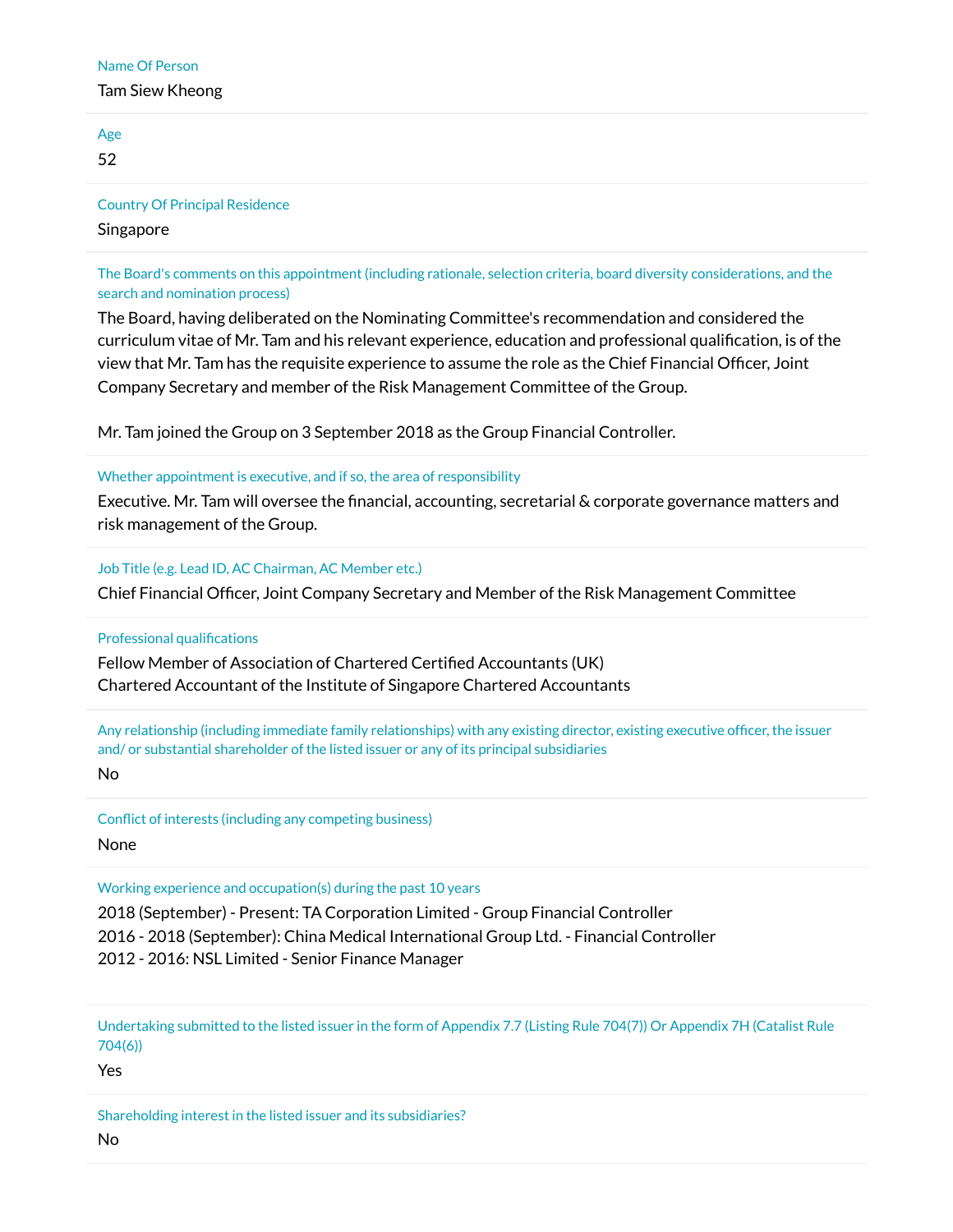# These fields are not applicable for announcements of appointments pursuant to Listing Rule 704 (9) or Catalist Rule 704 (8).

| Past (for the last 5 years)<br><b>NIL</b> |  |
|-------------------------------------------|--|
| Present<br><b>NIL</b>                     |  |

(a) Whether at any time during the last 10 years, an application or a petition under any bankruptcy law of any jurisdiction was filed against him or against a partnership of which he was a partner at the time when he was a partner or at any time within 2 years from the date he ceased to be a partner?

No

(b) Whether at any time during the last 10 years, an application or a petition under any law of any jurisdiction was filed against an entity (not being a partnership) of which he was a director or an equivalent person or a key executive, at the time when he was a director or an equivalent person or a key executive of that entity or at any time within 2 years from the date he ceased to be a director or an equivalent person or a key executive of that entity, for the winding up or dissolution of that entity or, where that entity is the trustee of a business trust, that business trust, on the ground of insolvency?

No

(c) Whether there is any unsatisfied judgment against him?

No

(d) Whether he has ever been convicted of any offence, in Singapore or elsewhere, involving fraud or dishonesty which is punishable with imprisonment, or has been the subject of any criminal proceedings (including any pending criminal proceedings of which he is aware) for such purpose?

No

(e) Whether he has ever been convicted of any offence, in Singapore or elsewhere, involving a breach of any law or regulatory requirement that relates to the securities or futures industry in Singapore or elsewhere, or has been the subject of any criminal proceedings (including any pending criminal proceedings of which he is aware) for such breach?

No

(f) Whether at any time during the last 10 years, judgment has been entered against him in any civil proceedings in Singapore or elsewhere involving a breach of any law or regulatory requirement that relates to the securities or futures industry in Singapore or elsewhere, or a finding of fraud, misrepresentation or dishonesty on his part, or he has been the subject of any civil proceedings (including any pending civil proceedings of which he is aware) involving an allegation of fraud, misrepresentation or dishonesty on his part?

No

(g) Whether he has ever been convicted in Singapore or elsewhere of any offence in connection with the formation or management of any entity or business trust?

No

(h) Whether he has ever been disqualified from acting as a director or an equivalent person of any entity (including the trustee of a business trust), or from taking part directly or indirectly in the management of any entity or business trust? No

(i) Whether he has ever been the subject of any order, judgment or ruling of any court, tribunal or governmental body, permanently or temporarily enjoining him from engaging in any type of business practice or activity?

No